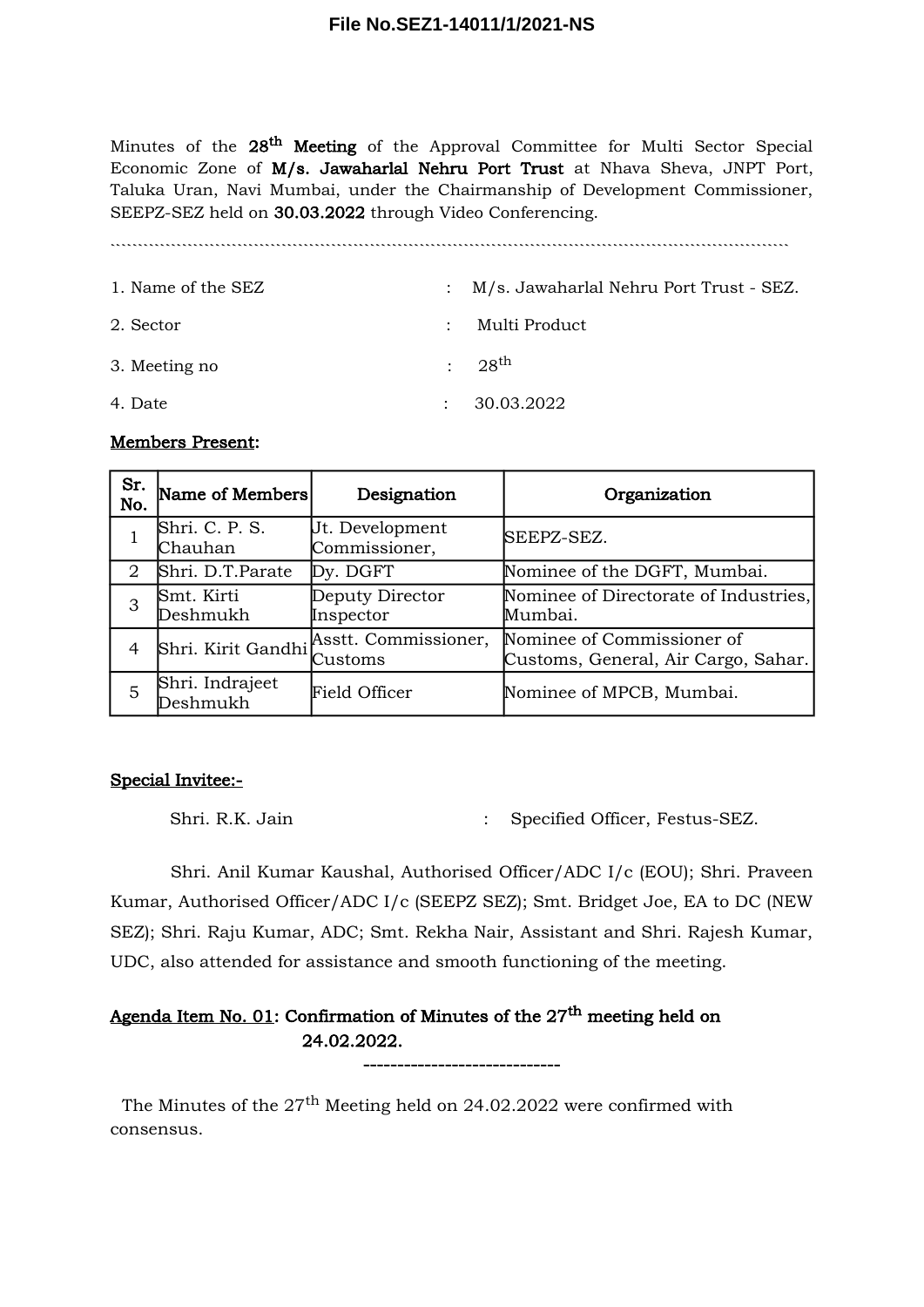# Agenda Item No. 02: Application of the unit M/s. Sarveshwar Logistics Services Private Limited for enhancement of Imported and Indigenous Capital goods limit located at M/s. Jawaharlal Nehru Port Trust – SEZ.

M/s. Sarveshwar Logistics Services Private Limited requested for enhancement of Imported and Indigenous Capital Goods limit & Addition of Imported Services vide letter dated 15.03.2022. The unit commenced their production w.e.f. 25.03.2021 and the requisite details are as follows:

# (A) Details of existing and revised projections of imported and indigenous capital goods, plant & machinery and services:

| Sr.<br>No.     | Particulars                                                                                                                                                                                                           | <b>Existing</b><br>projection<br>(Rs. In<br>Lakhs) | Revised<br>projection (Rs.<br>In Lakhs) |
|----------------|-----------------------------------------------------------------------------------------------------------------------------------------------------------------------------------------------------------------------|----------------------------------------------------|-----------------------------------------|
|                | Capital Goods, Plant and Machinery                                                                                                                                                                                    | 42.96                                              | 747.19                                  |
| $\overline{2}$ | Raw Material, components, consumables, packing<br>material, fuel etc                                                                                                                                                  | 0.00                                               | 0.00                                    |
| 3              | Services Towards Rental, Deposits, Total Overheads<br>including HR Expenses, Admin, Internet and<br>charges, Security and Housekeeping<br>Electricity<br>expenses, Printing and Stationery, Professional<br>Fees, etc | 0.00                                               | 387.02                                  |
|                | Total                                                                                                                                                                                                                 | 42.96                                              | 1134.21                                 |

# (B) Details of existing and Proposed Bond value:

| Sr.<br>No. | Particulars                                                                                                                                                                                                                 | Existing<br>(Rs. In<br>lakhs) | Revised<br>(Rs. In<br>lakhs) |
|------------|-----------------------------------------------------------------------------------------------------------------------------------------------------------------------------------------------------------------------------|-------------------------------|------------------------------|
|            | Imported Capital Goods, Plant and Machinery                                                                                                                                                                                 | 42.96                         | 500.00                       |
| 2          | Indigenous Capital Goods, Plant and Machinery including<br>consumables                                                                                                                                                      | 747.19                        | 3500.00                      |
| 2          | Imported Services                                                                                                                                                                                                           | 0.00                          | 25.00                        |
| 3          | Indigenous Services Towards Rental, Deposits, Total<br>Overheads including HR Expenses, Admin, Internet and<br>Electricity charges, Security and Housekeeping expenses,<br>Printing and Stationery, Professional Fees, etc. | 387.02                        | 650.00                       |

# (C) There is reduction in the employment:

| Employment      | Men | Women |
|-----------------|-----|-------|
| <b>Existing</b> | 30  |       |
| Proposed        | ∠J  | ∠∪    |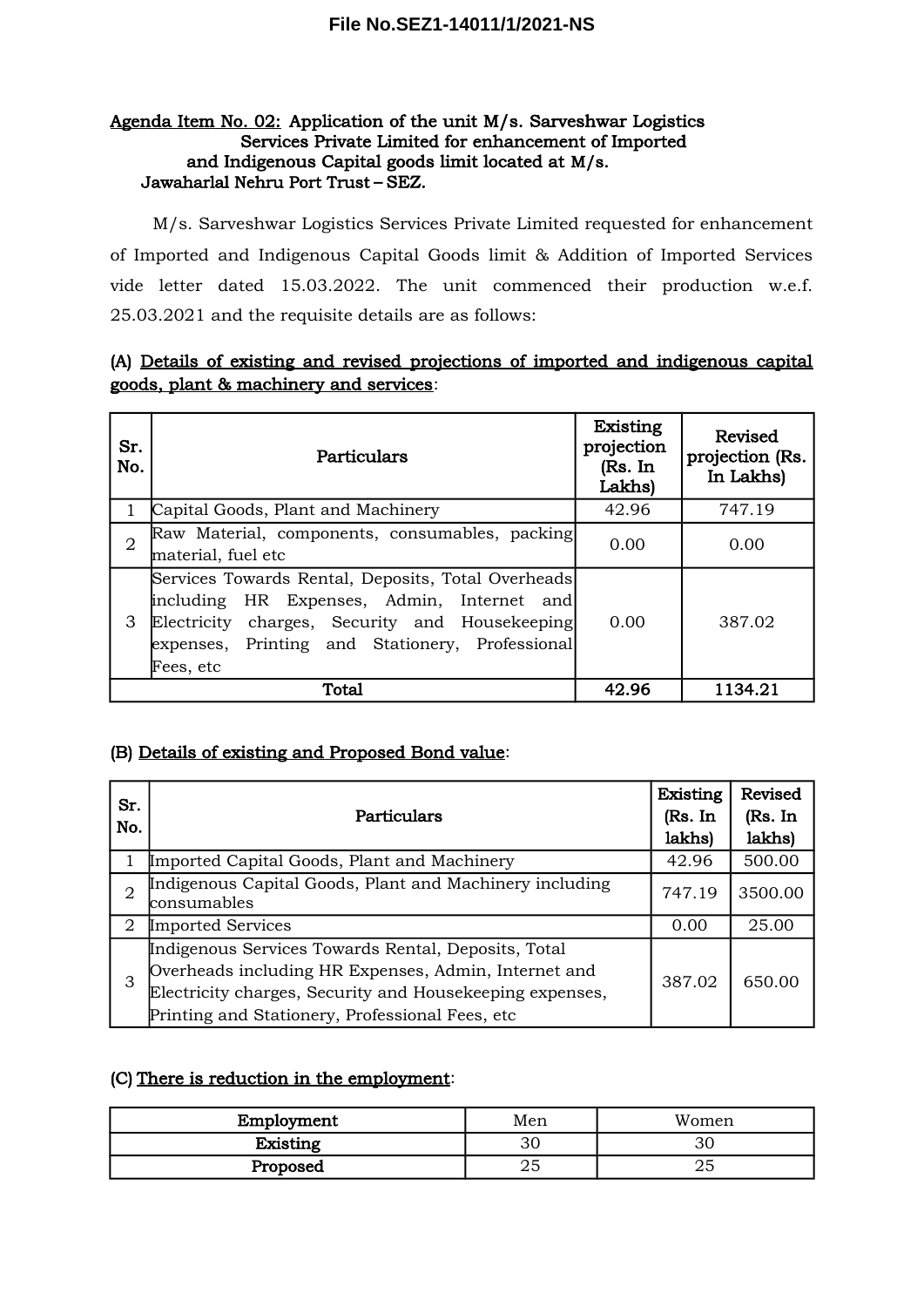| Description                       | Approved<br>Projection<br>For 5 years 2021-<br>22 to 2025-26 | <b>Existing approved</b><br>projection for 4 years 2022-<br>23 to 2025-26 | Proposed Projection for 4<br>years 2022-23 to 2025-<br>26 |
|-----------------------------------|--------------------------------------------------------------|---------------------------------------------------------------------------|-----------------------------------------------------------|
|                                   | (Rs. In Lakhs)                                               | (Rs. In Lakhs)                                                            | (Rs. In Lakhs)                                            |
| Imported CG                       | 42.96                                                        | 29.07                                                                     | 500.00                                                    |
| Indigenous CG                     | 747.19                                                       | 547.78                                                                    | 3500.00                                                   |
| <b>Imported Services</b>          | 0.00                                                         | 0.00                                                                      | 25.00                                                     |
| Indigenous Services               | 387.02                                                       | 352.36                                                                    | 650.00                                                    |
| Indigenous - Plant<br>& Machinery | 220.00                                                       | 180.00                                                                    | 250.00                                                    |
| Imported - Plant &<br>Machinery   | 30.00                                                        | 20.00                                                                     | 50.00                                                     |
| FOB value of<br>Exports           | 1935.09                                                      | 1761.8                                                                    | 2100.38                                                   |
| Foreign exchange<br>outgo         | 42.95                                                        | 29.06                                                                     | 525.00                                                    |
| <b>NFE</b>                        | 1892.14                                                      | 1732.74                                                                   | 1575.38                                                   |

(D) The details of post Enhancement of Imported and Indigenous Capital Goods Limit & Addition of Imported Services will be as under:

Decision:- After deliberation, the Committee deferred the proposal of M/s. Sarveshwar Logistics Services Private Limited for Enhancement of Imported and Indigenous Capital Goods limit & Addition of Imported Services and directed the Specified Officer to furnish the detailed report on the activity being carried out in the Unit.

#### Agenda Item No. 03: Application for setting up of New Unit M/s. Pridel Private Limited in M/s. Nhava Sheva Business Park - FTWZ at JNPT – SEZ.

M/s. Pridel Private Limited submitted an application for setting up a New Unit at M/s. Nhava Sheva Business Park - FTWZ at JNPT for Warehousing and Storage including Allied Activities (Value Added Services, Customs Brokerage Services, Other Business Services, Human Resource Services, Services Auxiliary to all modes of Transport, Transport Services on behalf of client) at admeasuring area 200 Sq. mtr. envisaging FOB value of exports of Rs. 326.25 Lakhs, FE outgo of Rs. 5.42 Lakhs and NFE of Rs. 320.83 Lakhs over a period of 5 years with employment generation of 20 nos. (15 Men & 5 Women).

Decision:- After deliberation, the Committee approved the proposal of M/s. Pridel Private Limited for setting up a Unit for Warehousing and Storage including Allied